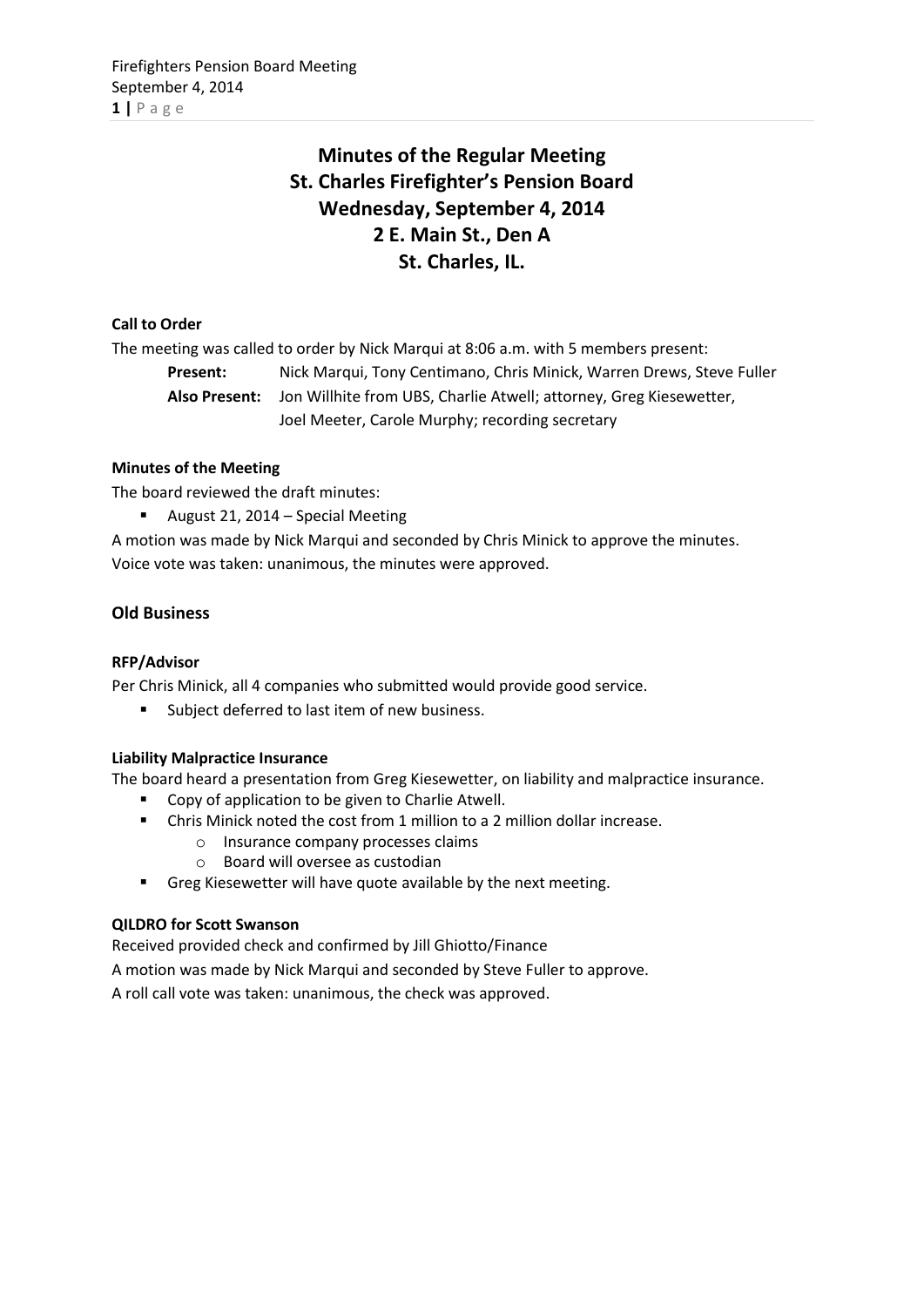## **New Business**

### **Invoices**

A motion was made by Warren Drews and seconded by Steve Fuller to approve invoice for pension board training.

 \$450.00 will be reimbursed from the Police Department for their portion of training. A roll call vote was taken: unanimous, invoice was approved.

#### **Review Training Requirement**

Nick Marqui, Tony Centimano, Steve Fuller, Warren Drews and Chris Minick all received certificates for training.

Next training starts in November.

#### **Account Transactions**

None

#### **Review Investments**

- **Jon Willhite provided and presented portfolios.** 
	- o Chris Minick asked Jon Willhite for list of fees Jon stated they were previously provided.
- **Jon discussed rebalancing**

A motion was made by Warren Drews and seconded by Chris Minick to accept presented portfolios. A roll call vote was taken: unanimous, portfolios accepted.

**Charlie Atwell** stated letter to the Department of Insurance is permissible. **Jon Willhite** suggested moving money to rebalance **Chris Minick** says he is waiting for the tax levy to rebalance account.

A motion was made by Warren Drews and seconded by Steve Fuller to authorize Chris Minick to direct Jon Willhite to allocate 2<sup>nd</sup> instalment of tax levy for compliance. A roll call vote was taken: unanimous, actions to rebalance account approved.

A motion was made by Tony Centimano and seconded by Steve Fuller to accept the investment portfolio for 2<sup>nd</sup> quarter.

A roll call vote was taken: unanimous, investment portfolio accepted.

### **Tax Levy**

Chris Minick reviewed the included actuarial assumptions. Actuary method has not changed. Levy request to go to City Council.

A motion was made by Nick Marqui and seconded by Tony Centimano that a letter will be sent to the Mayor regarding the tax levy.